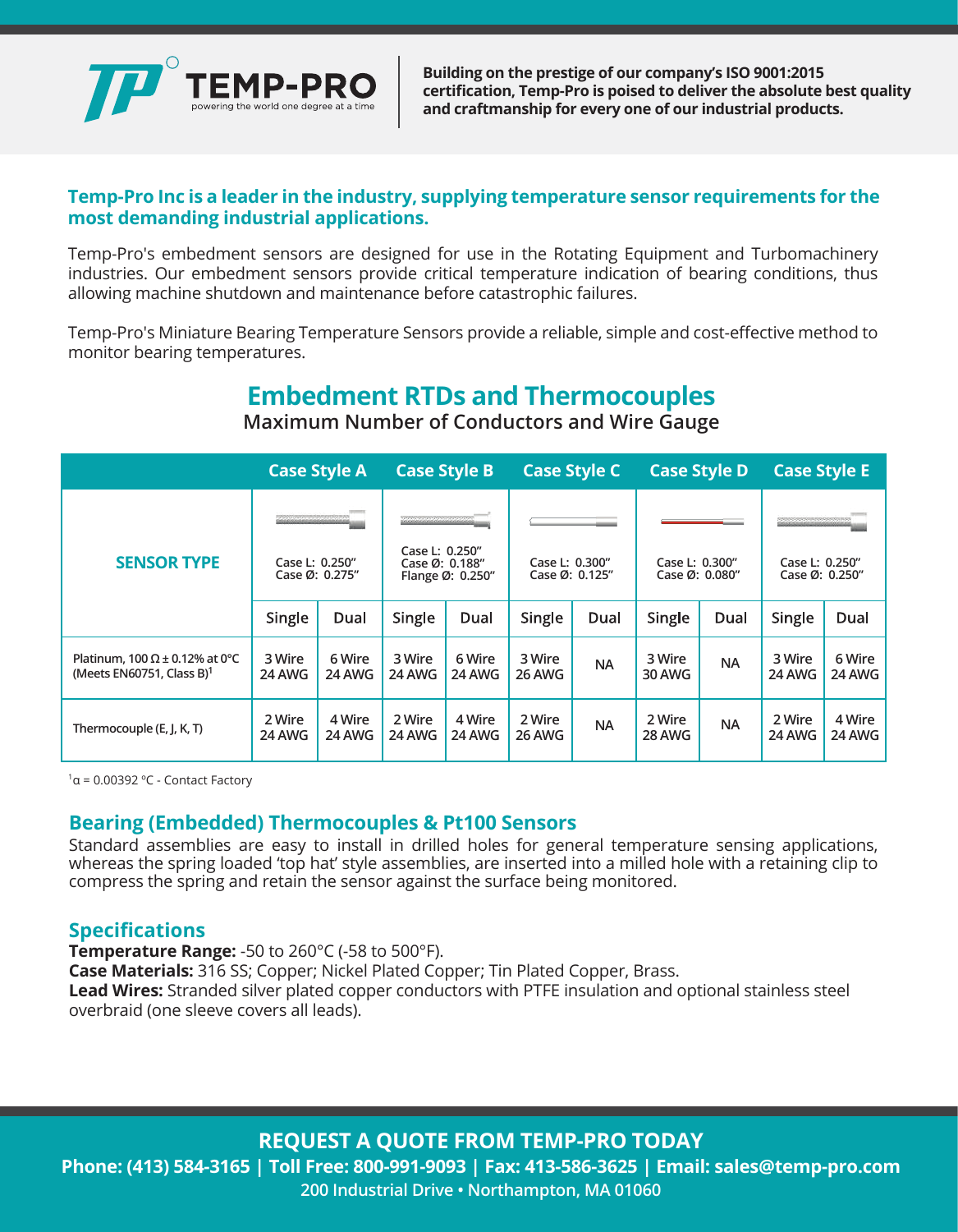

# **Installation & Accesories**

| <b>Case Style</b> | <b>Installation Instructions</b>                                                                                                                                                                                                                                    | <b>Dimensions</b>                                                                                                |  |  |
|-------------------|---------------------------------------------------------------------------------------------------------------------------------------------------------------------------------------------------------------------------------------------------------------------|------------------------------------------------------------------------------------------------------------------|--|--|
| <b>A&amp;E</b>    | Install sensor Style A just below the babbitt layer,<br>then puddle the babbitt metal over the sensor tip<br>and smooth. Style E is bonded with epoxy near the<br>babbitt face for best temperature measurement<br>reading.                                         | (7) 86-71 Lincoln & BOR<br>IS 29% 216 (CARE IT)<br>L KS/K SOmen) @ BOR                                           |  |  |
| B                 | This sensor is designed with a spring and retaining<br>ring allowing spring loading. Slide the spring and<br>ring over the leads, insert the sensor tip into a milled<br>hole, and push down on the retaining ring to<br>compress the spring and secure the sensor. | $7.92 + 0.02$<br>LAYER<br>SENSOR<br><b>BEARING</b><br>51474<br><b>RETAINING</b><br><b>DING</b><br><b>EADWIRD</b> |  |  |
| C & D             | Bond with epoxy inside the small bearing shoes.<br>Locate near the babbit face for best temperature<br>measurement reading.                                                                                                                                         | SENSOR @ + 305" ( \$1H)<br><b>SIMO'R</b>                                                                         |  |  |

| <b>Part Number</b>   | <b>Description</b>                       | <b>Illustration</b> |
|----------------------|------------------------------------------|---------------------|
| 67P-0096<br>67P-1084 | Spring Length 0.50<br>Spring Length 1.25 |                     |
| 67P-0097             | Retaining Washer                         |                     |
| 67P-1085             | <b>Retaining Ring</b>                    |                     |

**REQUEST A QUOTE FROM TEMP-PRO TODAY**

**Phone: (413) 584-3165 | Toll Free: 800-991-9093 | Fax: 413-586-3625 | Email: sales@temp-pro.com 200 Industrial Drive • Northampton, MA 01060**